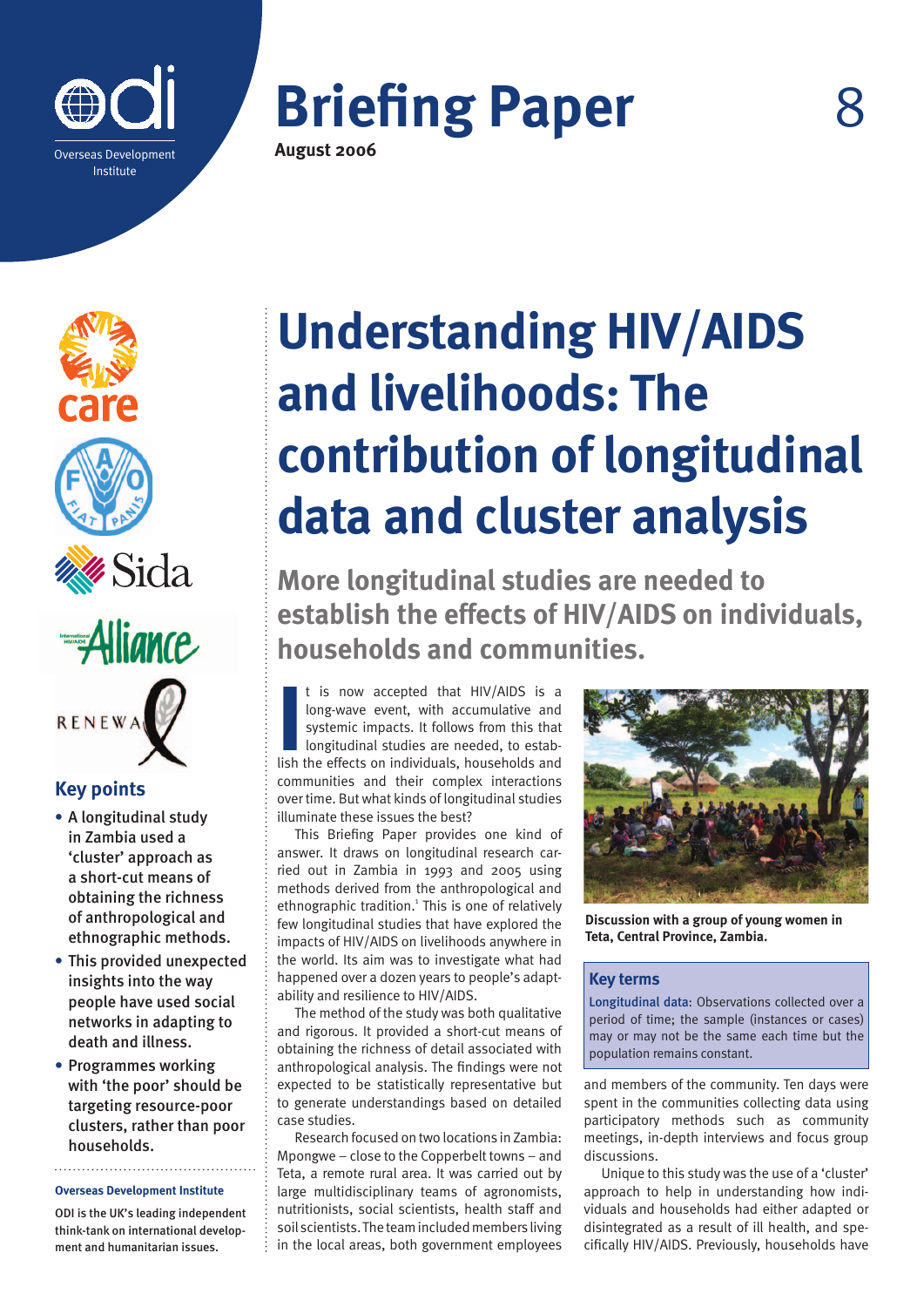most often been used as the unit of analysis through which to understand these effects. This Briefing Paper suggests that the cluster is a better unit for capturing the complexity and fluidity of people's livelihoods.<sup>2</sup> The resulting analysis yields unexpected insights that would otherwise have been obscured. Applied to longitudinal data, the cluster approach brings out not only the devastation caused by the disease but people's resilience and the ways they are able to adapt and adjust. It therefore can provide valuable guidance for policy makers and programmers on how to target vulnerable households.

This paper has three sections. The first explains the cluster method. The second summarises what clusters can tell us about the impact of AIDS on livelihoods. The paper ends with a set of recommendations on use of cluster as a methodology, around livelihoods and vulnerability and concerning health and AIDS.

#### **Why 'clusters'?**

The household as the unit of analysis has been the focus of criticism over the decades, particularly from anthropologists trying to understand behaviour and relationships at the micro level. Using the household as the unit of analysis was often a side-effect of the fact that survey data is most often collected at the household level. Household surveys have long been criticised for not capturing the intra-household distribution of welfare in aggregate statistics. In micro studies, an analytical focus on households limits the capture of inter-households relations and relationships that go beyond the immediate geographical location as well as relationships that may span time and generations.

Arguably, the household focus enables only a partial understanding of resilience and vulnerability of individuals in their quest for a sustainable livelihood. The cluster concept is an attempt to move beyond this. A cluster is:

A group of people between which there are multiple

#### **Box 1: The changing Zambian context at national and local levels**

In Zambia 25 percent of people in urban areas and 13 percent of people in rural areas between the ages of 15 and 44 are HIV-positive. While prevalence rates have been lower among the rural population, because of the nature of the pandemic, the social and economic effects of the disease have been borne by rural and urban populations alike.

Between 1993 and 2005 changes at national level have included privatisation of the mines, public-sector restructuring leading to large scale redundancies, market liberalisation and removal of maize subsidies. Demographic and health trends also underwent change. There has been accelerated movement of population from rural to urban areas, with Lusaka becoming a particular magnet. The health system has been decentralised, health user fees have been introduced and there is increasing awareness of the magnitude of the AIDS epidemic.

One of the study's sites, Mpongwe, was made a district centre, with improved road access and communications. Its population has increased and it also became the maize basket for the Province. Teta, on the other hand, remained a remote rural area; some outward migration has occurred and the effects of the removal of maize subsidies and market liberalisation resulted in people returning to farming systems that are less reliant on maize.

resource exchanges, usually based on the factors of kinship, labour and food exchange, and/or common access to draught power (based on Drinkwater, 1994).

A cluster can consist of various households, usually, though not necessarily, living in the same geographical area. For instance, a son living in town and remitting either in kind or cash can also be seen as a member of a cluster. Clusters range in size from about 5 people (usually a single household) to about 20 people (multiple households). A significant benefit of the concept is that it allows the most important relationships between individuals of different generations and gender, marital and kinship statuses to be identified and understood.

In the cluster approach, data are collected from individuals, but this information is used to identify clusters and to place individuals within them. In the 1993 study, respondents for interview were initially selected through community social mapping and wealth ranking exercises. Using the wealth categories generated by the community, the research team interviewed a number of people in each of the categories. Through these individuals, other members of their clusters were identified and interviewed. Each individual indicated the people with whom he/she had close productive and reproductive relationships. These were usually kinship based, so genealogies were collected in the process. This ended with a final listing of relevant clusters. The re-study traced these same clusters.

Over time, as the re-study was able to demonstrate, clusters change size and composition. They may also disintegrate or dissolve. In the restudy, the history of the clusters, including the histories of all the individuals that had been present in 1993, allowed a significant depth of analysis of social change.

The 1993 study developed a typology of clusters according to relative resilience and vulnerability. The types formed a continuum from commercial (Cluster Type 1s) to resource-poor (Cluster Type 4s). Clusters were placed into the categories according to the size of their fields and yields, the types of crops they were growing, whether they had access to draught power, the extent to which they were food secure and the extent to which they were engaged in off-farm activities. The aim of the 2005 re-study was to trace the original clusters and see whether they had changed status within the cluster continuum and to understand what had caused the moves. More specifically, it was concerned with the role that AIDS had played in any shifts.

### **What do clusters tell us about the impact of AIDS on livelihoods?**

Through the re-mapping exercise, the researchers were able to explore the extent of deaths in the cluster, whether they were due to AIDS and the impact on livelihoods. The category of person(s) who had died in the cluster was found to be a key determinant of the effects on the level of resilience of the cluster. If,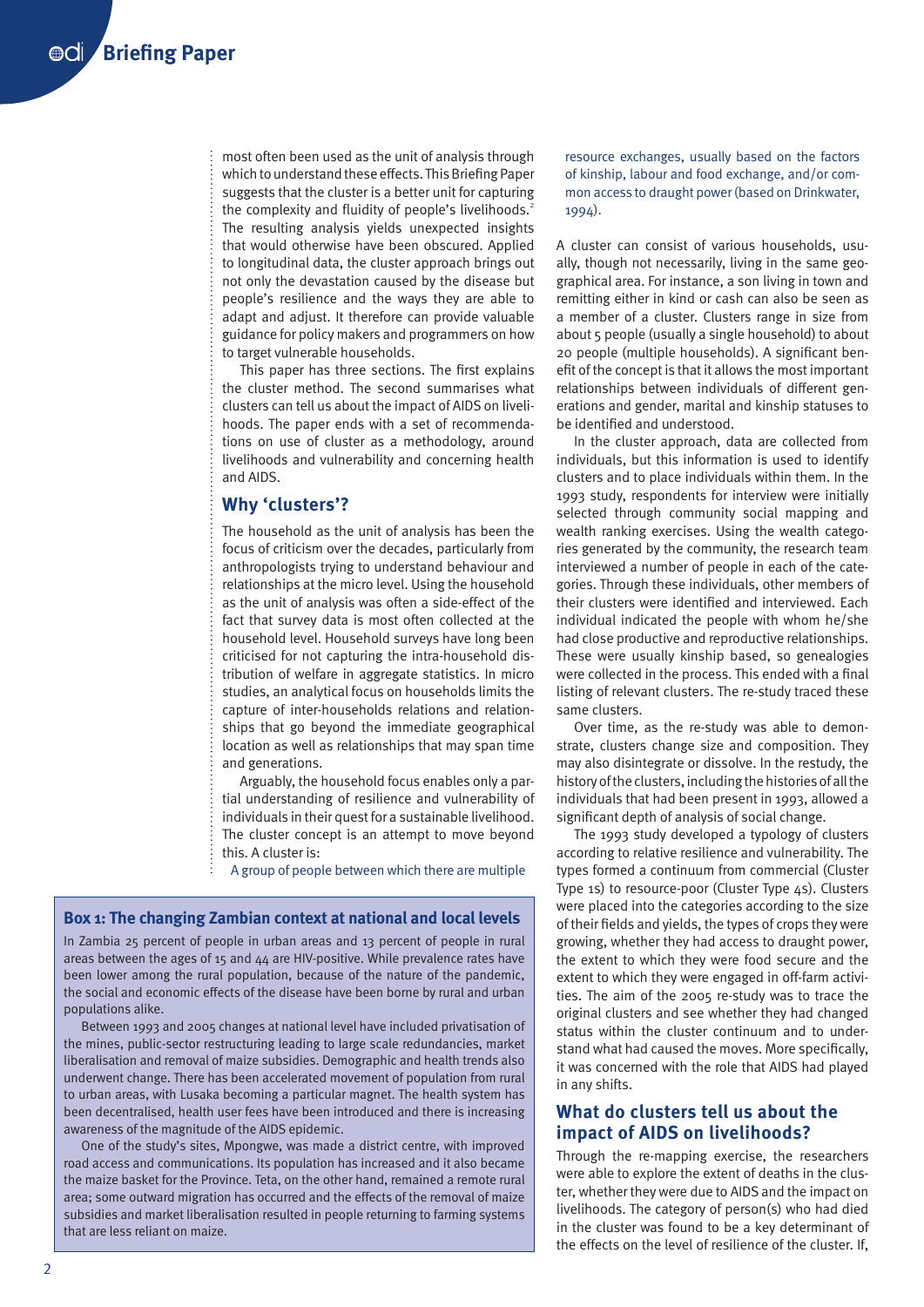for instance, it was a Primary Producer – the principal producer in the cluster, owning key assets, able to organise labour and ultimately responsible for its food security – the future of the cluster was likely to be threatened. This applied especially if there was no obvious inheritor falling into the category of Secondary Producer – for example, a son with his own fields and kitchen.

In Mpongwe, 123 mortalities were recorded amongst the 35 identified clusters in the period 1993–2005. Of these, it is estimated that 52 deaths (42%) were likely AIDS-related. Altogether, 18 of the 35 clusters were affected by AIDS related mortalities. For Teta, 14 of the 19 clusters experienced deaths over the same period. This resulted in an average of 0.72 AIDS deaths per cluster in Teta, compared to 1.5 for Mpongwe.

The cluster analysis was able to show that, despite the deaths, maize production has increased in Mpongwe since 1993. The increase, however, was only amongst the wealthier or those higher up in the cluster continuum. Livelihoods had also suffered in Mpongwe due to animal disease. Whilst all clusters have been affected by loss of oxen and changes in the maize input and marketing system, some cluster types have been more vulnerable to the impacts of these changes than others.

In Teta, although there has also been considerable change and deaths since 1993, the effects on individuals and clusters were not (yet) heavily evident in 2005. What was in evidence was the change in farming systems, with less reliance on maize and a return to more traditional crops. Teta clusters had also been affected by livestock disease, but with lower ownership and access, the effects were less than in Mpongwe. Overall, the farming system remains diversified and focused on low-input cultivation.

Generally, factors affecting the relative vulnerability and resilience of a cluster to the impacts of a death were:

- **•** length and degree of incapacity during AIDS-related illness (that is, the longer an individual suffered as a result of AIDS the more this affected the household and cluster);
- **•** the health status of the surviving spouse (that is, if the spouse was in good health they were able to maintain the resilience of the household and cluster);
- **•** characteristics and stage of life-cycle of the Primary Producer (PP) (for example, if the PP was old, the inheritor Secondary Producer (SP) had died – deaths in this category being common – and there was no obvious other successor, survival of the cluster as whole became uncertain);
- **•** overall cluster composition (that is, if the cluster consisted of many female-headed households and dependent producers, it was likely to be more affected); and
- **•** livelihood and agricultural production opportunities (increased opportunities leading to increased resilience and reduced opportunities requiring adjustments).

### **Matriliny and its role in supporting livelihoods**

One of the most encouraging findings of the re-study concerns the way families actively manage generational change and succession. This is a factor in how they attempt to rebuild food security and maintain resilience in the face of adversity. The cluster approach is key to both capturing and understanding these efforts.

The majority of ethnic groups in Zambia, including the Lala and Lamba of Teta and Mpongwe have matrilineal kinship systems. Two key elements of such systems are that a person belongs to his mother's group (clan) and inheritance of property goes from a mother's brother to a sister's son.

Studies of matriliny in Zambia and other parts of southern Africa have predicted that in the face of urbanisation, commoditisation and monetisation, matriliny will ultimately disappear. It will give way to patrilineal-type family forms, since on the face of it these appear to reproduce much stronger generational ties. Since the early 1990s, however, research has shown how these forms can persist side by side and that matriliny is in fact far more resilient in the face of economic change than anticipated.

These findings were corroborated by this research. The inherent adaptability and flexibility of the matrilineal social system enables it to accommodate deaths and changing economic and demographic circumstances. In particular, findings from the study show how individuals, families and clusters are able to realign themselves, following matrilineal principles, in accommodating death and the burdens it brings.

Two aspects of matrilineal systems are key to understanding processes at work in communities: flexibility and choice regarding residence locations and the relative fragility of the marital bond. These interlinked features are central to understanding the nature of resilience and vulnerability. Flexibility and choice particularly affect men's decision making about residence, a key factor being where an individual expects his livelihood to be more stable and sustainable. In both study sites, partly as a result of the fact that male labour is in high demand, men can choose between the village of their in-laws, that of their own parents, or an independent location.

One can argue, therefore, that aspects of the matrilineal system have assisted people's adaptation to death and illness. This is especially the case for HIV/AIDS with its potentially devastating effects on individuals', families' and clusters' abilities to adapt and survive. Once a spouse dies, the widow or widower can easily become absorbed into another cluster, not only by drawing on kinship ties but also through marriage. It is the cluster concept as an analytical tool that has enabled these processes to become salient.

#### **What of AIDS?**

It is evident from the 2005 study in both sites that  $\vdots$